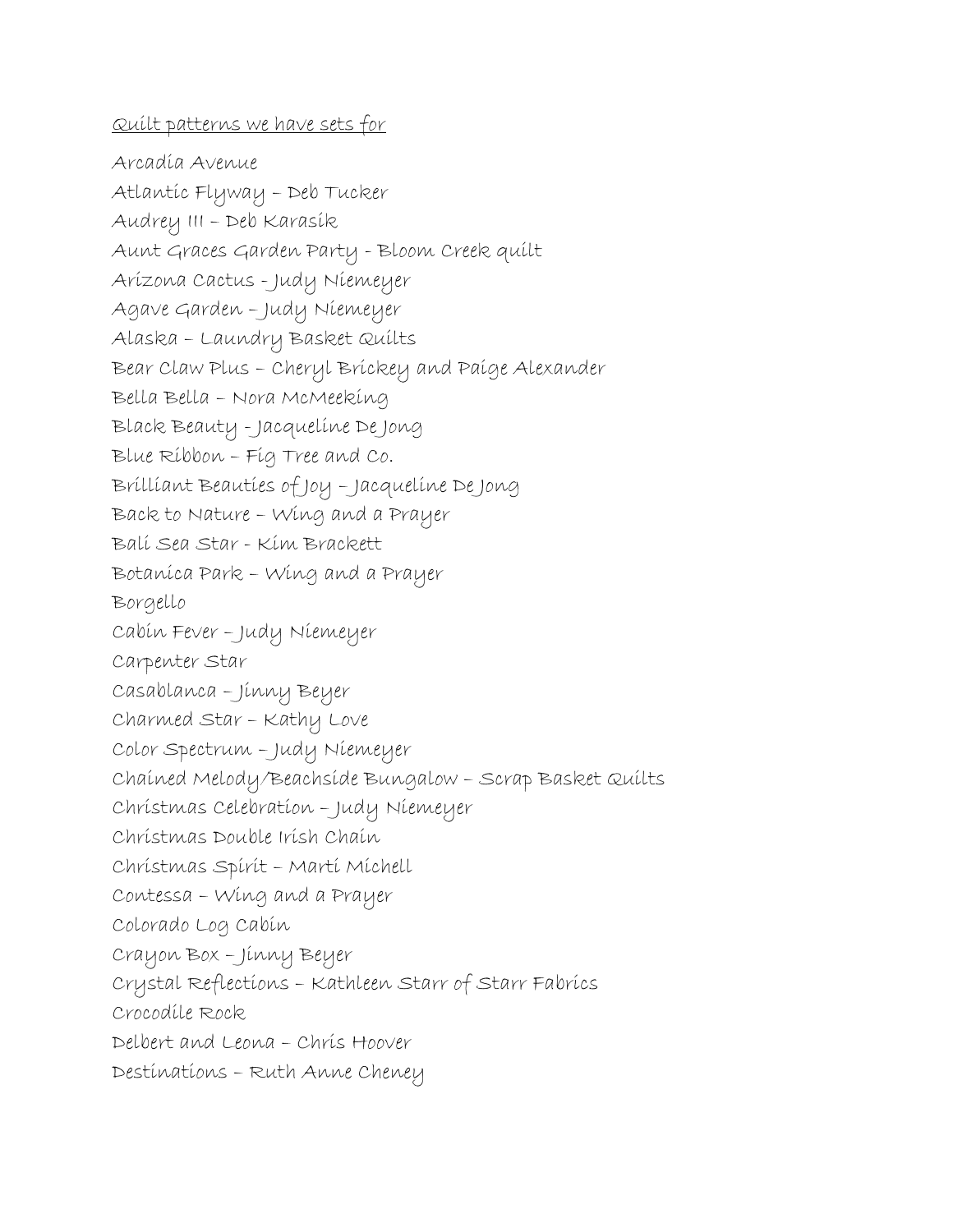Dinner Plate Dahlia – Judy Niemeyer Day Night – Eleanor Burns Dresdan Dragon Star – Judy Niemeyer Double and Triple Irish chain Double Wedding Ring Dream Big Dance Hoffman Panel Dream Big Dance 2 Hoffman Panel Dream Big Leaf Hoffman Panel Dream Big Hoffman Panel Dream Big again Hoffman Panel Doris' Circle Dancing Batiks – Judy Niemeyer Day Night – Eleanor Burns Dresdan Dragon Star – Judy Niemeyer Double and Triple Irish chain Double Wedding Ring Dream Big Dance Hoffman Panel Dream Big Dance 2 Hoffman Panel Dream Big Leaf Hoffman Panel Dream Big Hoffman Panel Dream Big again Hoffman Panel Eleanor Burns 40 year Log Cabin Eden – Chang A. Hwang Eldon Quilt – Laundry Basket quits Fandango – Tula Pink Fire Island Hosta – Judy Niemeyer Forest Floor – Wing and a Prayer Fractured Paint Box – Judy Niemeyer Galaxy Stars – Iowa Star Designs Geese Galore – Carla Klop Gravity – Jaybird Quilts Globe Trotter -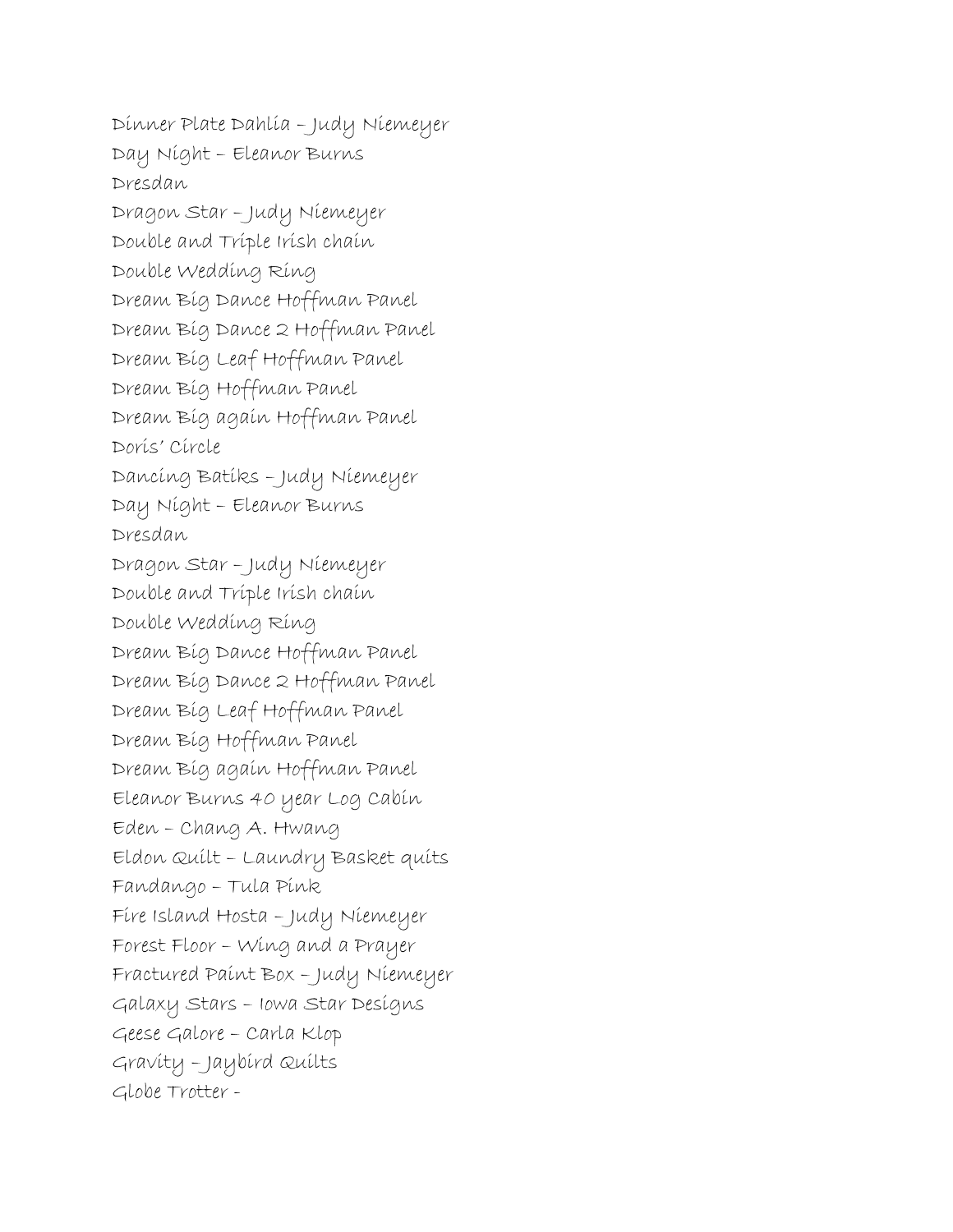Hanging Gardens – Georgette Dell'Orco Hoffman Dream Big Panel Hoffman Dream Big Leaf Panel Holiday Extravaganza – Michelle Hiatt Hot Diamonds – Kaffe Fassett Indian Orange Peel – Karen Stone Irish Mist – Susan Knapp of The Quilt Branch Ice Dreams – Jason Yenter Japanese Fan – Judy Niemeyer Kaleidoscope – Quilt Addicts Annonymous

Eleanor Burns 40 year Log Cabin Eden – Chang A. Hwang Eldon Quilt – Laundry Basket quits Fandango – Tula Pink Fire Island Hosta – Judy Niemeyer Forest Floor – Wing and a Prayer Fractured Paint Box – Judy Niemeyer Galaxy Stars – Iowa Star Designs Geese Galore – Carla Klop Gravity – Jaybird Quilts Globe Trotter - Hanging Gardens – Georgette Dell'Orco Hoffman Dream Big Panel Hoffman Dream Big Leaf Panel Holiday Extravaganza – Michelle Hiatt Hot Diamonds – Kaffe Fassett Indian Orange Peel – Karen Stone Irish Mist – Susan Knapp of The Quilt Branch Ice Dreams – Jason Yenter Japanese Fan – Judy Niemeyer Kaleidoscope – Quilt Addicts Annonymous Konda Labyrinth Walk – Christopher Florence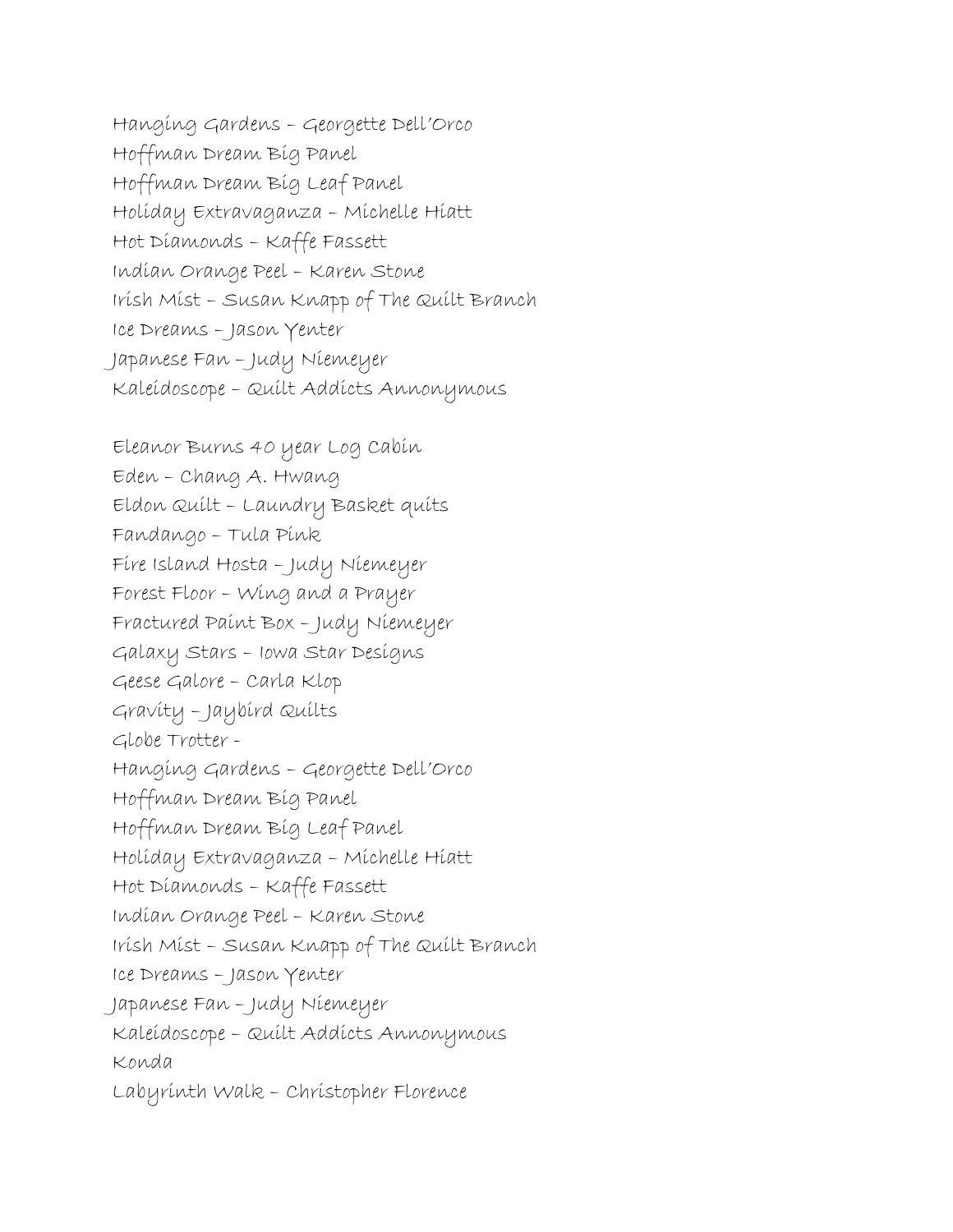Labyrinth Walk – Christopher Florence Large Labyrinth Latimer Farms – Red Crinoline Quilts Lemoyne Star Life and Joy – Wing and a Prayer Lost City Cuzco Quilt – Kate Spain Lush – Wing and a Prayer Northern Stars – Wing and a Prayer New York Wheel – Ink Lingo Nordic Nights – Melissa Corry Mariner Star – Judy Niemeyer Mexican Stars – Southwind Designs Modern Millie Moroccan Lanterns – Freshly Pieced Moroccan Vibes – Sew Kind of Wonderful Natures Jewels – Laurie Shifrin Nova – Debie Maddy of Calico Carriage Quilts New Moon – Jinny Beyer Ospreys Nest – Judy Niemeyer Ombre Star – Hunters Design Studio Paradise in Bloom – Judy Niemeyer Park Plaza – Cozy Quilts Peppermint Pizzazz – Christine N. Brown Phoenix – Cheryl Phillips Plain and Fancy – Quilting Treasures Potomac Star – Jinny Beyer Prairie Star - Judy Niemeyer Prismatic Star – Judy Niemeyer Road to Delhi – Christine Stainbrook Sherbert – Quilt Cake Mix by Moda Snake River Log Cabin – Judy Martin Starburst – Missouri Star Quilt Company Stellar Elegance – Debi Montgomery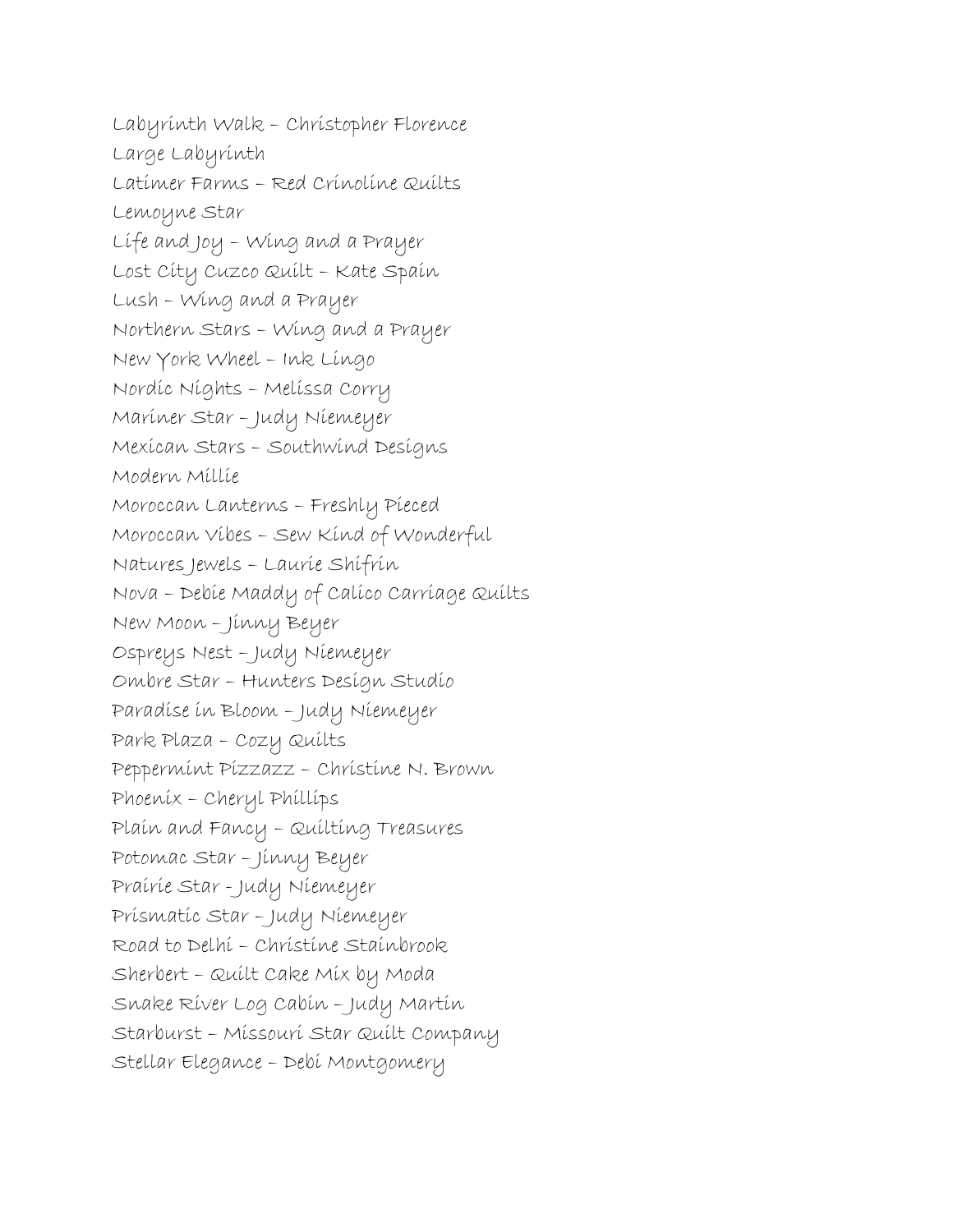Taos – Chris Hoover Tonga Rhapsody – Wing and a Prayer Tranquility – Wing and a Prayer Designs Large Labyrinth Latimer Farms – Red Crinoline Quilts Lemoyne Star Life and Joy – Wing and a Prayer Lost City Cuzco Quilt – Kate Spain Lush – Wing and a Prayer Northern Stars – Wing and a Prayer New York Wheel – Ink Lingo Nordic Nights – Melissa Corry Mariner Star – Judy Niemeyer Mexican Stars – Southwind Designs Modern Millie Moroccan Lanterns – Freshly Pieced Moroccan Vibes – Sew Kind of Wonderful Natures Jewels – Laurie Shifrin Nova – Debie Maddy of Calico Carriage Quilts New Moon – Jinny Beyer

Ospreys Nest – Judy Niemeyer Ombre Star – Hunters Design Studio Paradise in Bloom – Judy Niemeyer Park Plaza – Cozy Quilts Peppermint Pizzazz – Christine N. Brown Phoenix – Cheryl Phillips Plain and Fancy – Quilting Treasures Potomac Star – Jinny Beyer Prairie Star - Judy Niemeyer Prismatic Star – Judy Niemeyer Road to Delhi – Christine Stainbrook Sherbert – Quilt Cake Mix by Moda Snake River Log Cabin – Judy Martin Starburst – Missouri Star Quilt Company Stellar Elegance – Debi Montgomery